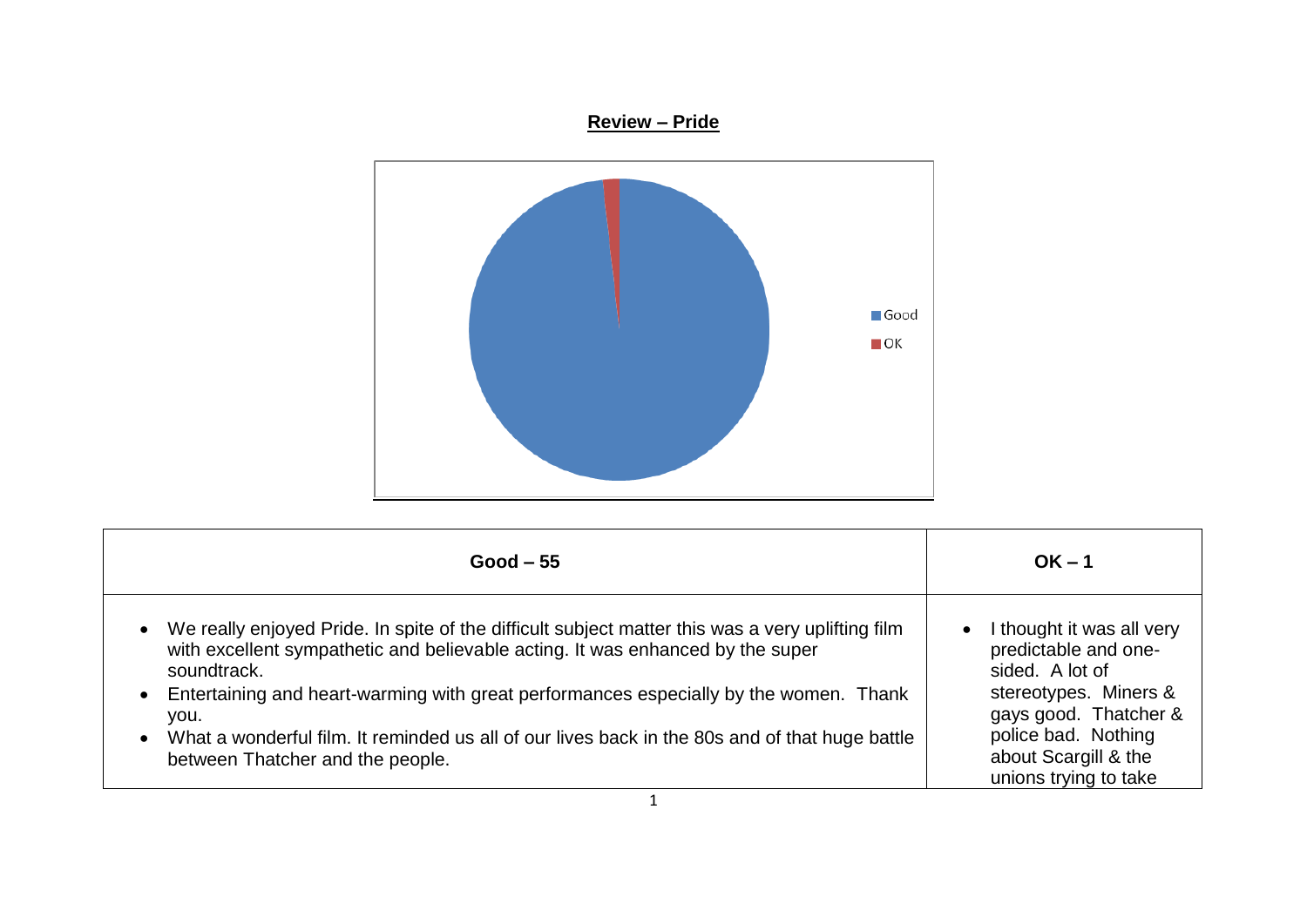- Wonderfully uplifting film and British as well.
- Good if not very good!
- Very good film. Thanks for choosing it. Involving and funny.
- I thought the film last night was very good. Really enjoved it! Loved the music and dancing. A very good choice.
- Really enjoyable. Lots of feel good factor, but we left remembering how much we hate Thatcher all the same.
- A very emotional & very funny film.
- The 80s weren't quite as clean and colourful as portrayed in the film but overall it was a moving and humorous take on a very grim subject with fantastic performances all round.
- Had seen Pride at the cinema last year but enjoyed it just as much on second viewing. Laughed and cried as it stirred so many emotions from that turbulent period. Loved it!
- Very good indeed, for me and my older guest. Great cast but Bill Nighy in particular never fails to impress.
- Pride was excellent.
- Great film I really enjoyed it. The programming committee are doing a great job thanks.
- Wonderful acting by all but particularly Bill Nighy (although a bit of a dodgy Welsh accent) and Imelda Staunton, and Dominic West made a great disco dancer! A film with lots of laughs even though it was portraying serious issues. A film that would benefit from a second watching.
- Excellent. Loved this film. It made me laugh but I also had to wipe a tear away at times too. Loved Dominic West's dancing. He must have had such fun filming that piece. The ladies in the bedroom scene were hilarious too. Although the subject matter was about the miner's strike it was refreshing to see a film that showed two totally different communities coming together and showing that friendship & understanding can be generated once each side communicates & understands each other. A lesson that is still relevant today. May there be more films like this. It's nice to come out of the Centre with a smile on your face.
- Excellent, how refreshing to see a film we could understand, hear properly and enjoy! Humour, pathos, history, conscience, all explored and a thoroughly entertaining and

over/wreck the country and why the taxpayer should prop up a dying and uneconomic industry. Anything to do with the fact it was produced by the BBC?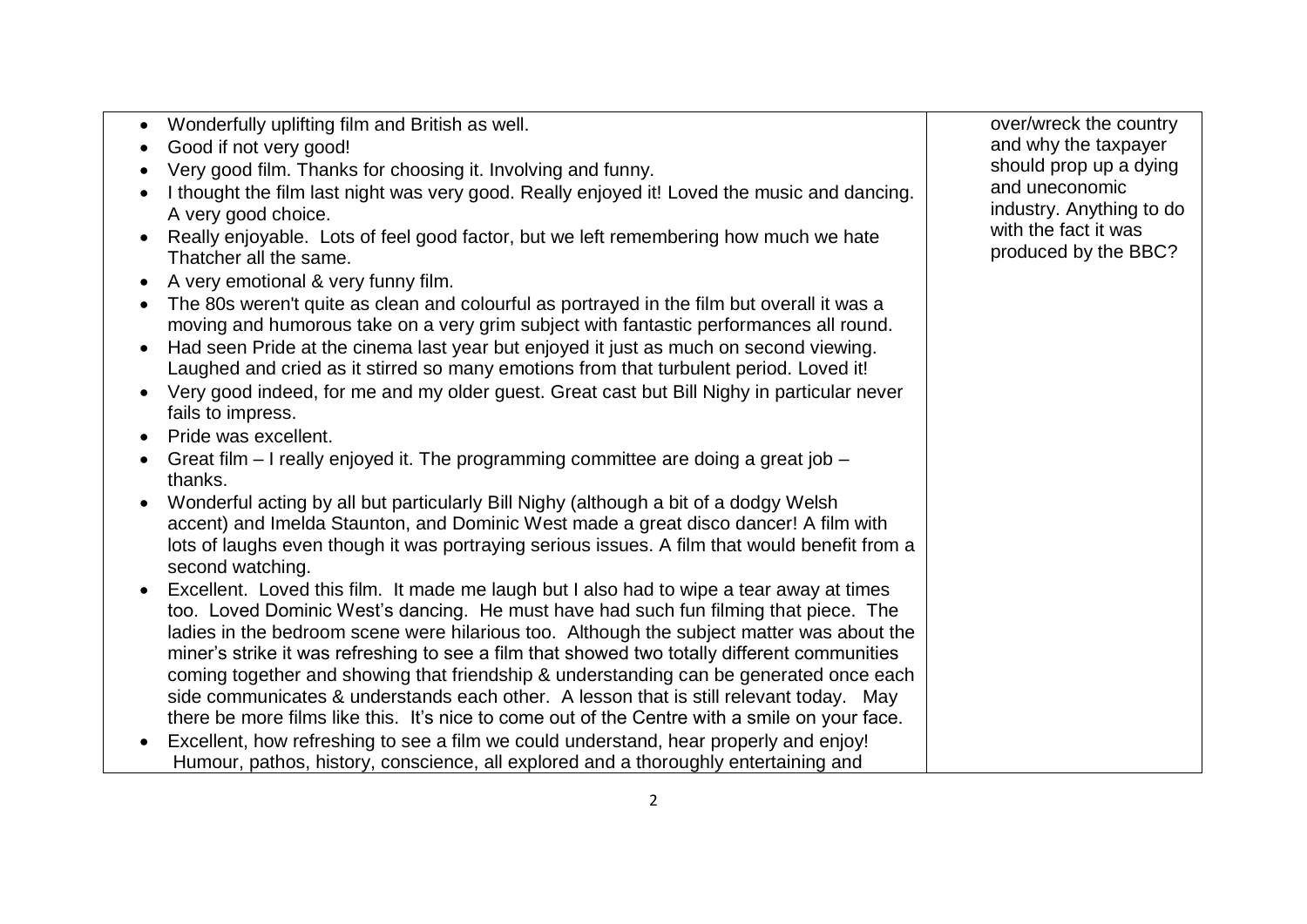| absorbing film, well-acted and executed. Thank you. Plus an excellent pre-film supper!                                                                                          |  |
|---------------------------------------------------------------------------------------------------------------------------------------------------------------------------------|--|
| In the tradition of Full Monty and Billy Elliot it may be, but good fun.                                                                                                        |  |
| I thought it was very good. Thoroughly enjoyed it.                                                                                                                              |  |
| We much enjoyed the film, it was our second viewing and just as enjoyable. The                                                                                                  |  |
| characters were well acted and hopefully there was a good response from the real folks in                                                                                       |  |
| the story. A good film and the supper was excellent and such an enjoyable addition to the                                                                                       |  |
| cinema club, thank you.                                                                                                                                                         |  |
| Was not sure about this film, but was really good, well acted and very interesting. A good                                                                                      |  |
| choice, thank you.                                                                                                                                                              |  |
| I thoroughly enjoyed the film "Pride". I was not resident in the UK at the time of these                                                                                        |  |
| events and the film filled in a hole in the background information I had on what really                                                                                         |  |
| happened and the connections between the two very different struggles for recognition                                                                                           |  |
| presented. A very good choice.                                                                                                                                                  |  |
| Pride good.                                                                                                                                                                     |  |
| On another matter, my guest remarked afterward that there might be a role for something                                                                                         |  |
| like a book club - an opportunity for a few members so inclined to meet fairly soon after a                                                                                     |  |
| showing to discuss (no expert leader).                                                                                                                                          |  |
| Seems worth mentioning (though not my inclination).                                                                                                                             |  |
| Excellent film. Great theme, great acting and some excellent humour                                                                                                             |  |
| Excellent - in every way. Thank you so much for presenting us with this thoughtful,                                                                                             |  |
| humorous, and sometimes deeply sad film.                                                                                                                                        |  |
| We thought it was excellent. It opened our eyes to some of the things which had happened                                                                                        |  |
| and about which we had known nothing as well as being a very entertaining and heart-<br>warming film. Thank you for organising the whole evening because we also really enjoyed |  |
| the meal.                                                                                                                                                                       |  |
| We thought Pride was good, although a bit more Welsh singing would have made it even                                                                                            |  |
| better!                                                                                                                                                                         |  |
| What a FANTASTIC film. Fifteen out of ten!                                                                                                                                      |  |
| We thought the film was excellent. Funny but very emotional too. Thank                                                                                                          |  |
| you.                                                                                                                                                                            |  |
|                                                                                                                                                                                 |  |